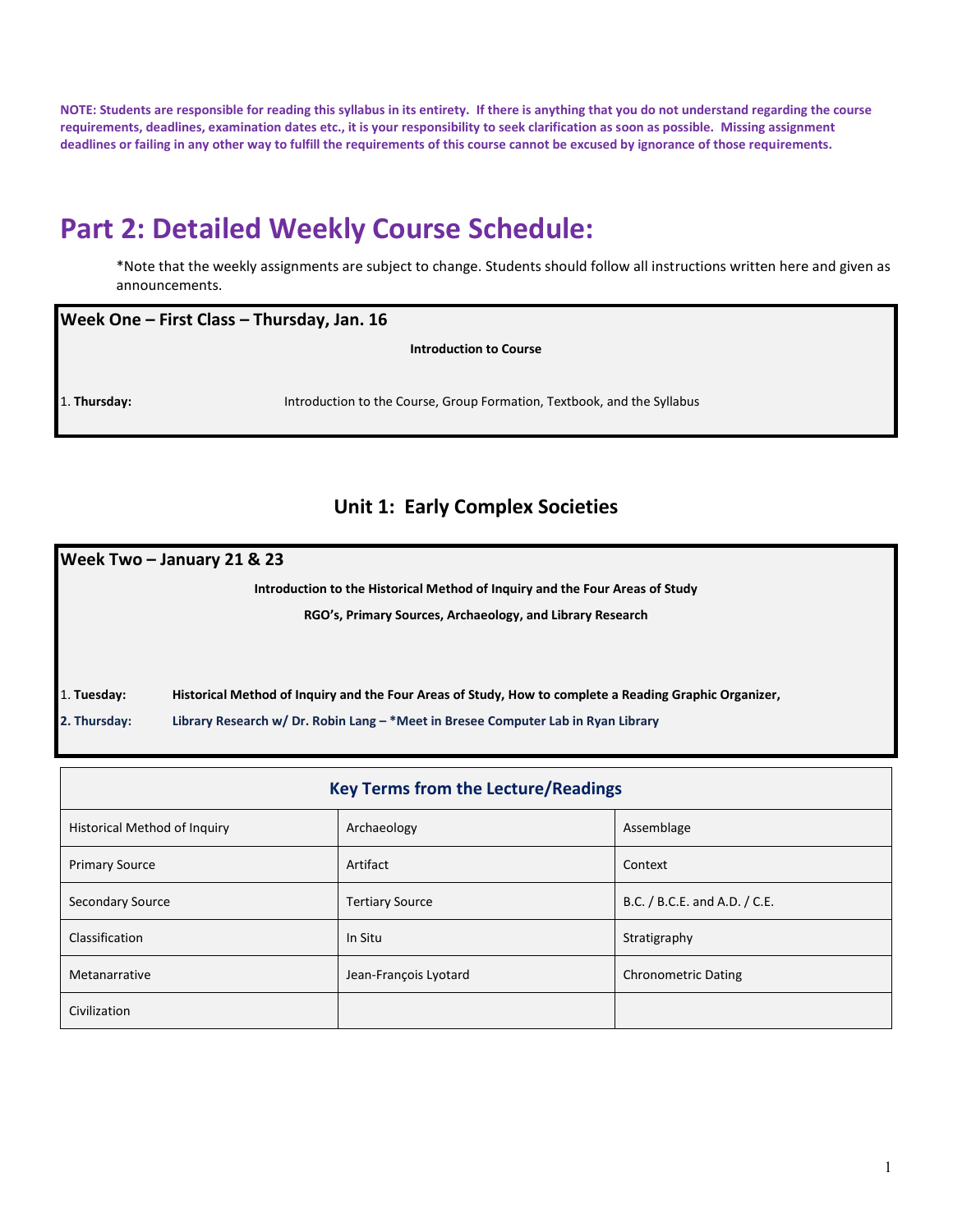| Week Three - January 28 & 30 |                 |                                                                                        |  |  |
|------------------------------|-----------------|----------------------------------------------------------------------------------------|--|--|
|                              |                 | Early Societies in Southwest Asia & the Indo-European Migrations                       |  |  |
| 1. Due Tuesday:              | <b>Reading:</b> | <b>Traditions &amp; Encounters Chapter 2</b>                                           |  |  |
|                              |                 |                                                                                        |  |  |
|                              |                 | PS: Genesis 11:26-12:5 (available on Canvas)                                           |  |  |
|                              |                 | PS: The Advice of an Akkadian Father to His Son, circa 2200 B.C. (available on Canvas) |  |  |
| 2. Due Tuesday:              |                 | Reading Graphic Organizer – Credit / No Credit Assignment                              |  |  |
| 3. On Canvas:                |                 | Key Terms Quiz Wk 1 & Ch. 2 (Canvas - 10 points)                                       |  |  |
| 4. Due Thursday:             |                 | Primary Source Selection Due on Canvas (5 points – Credit/No Credit)                   |  |  |
|                              |                 |                                                                                        |  |  |

| <b>Key Terms from the Readings</b> |                                              |                                       |  |
|------------------------------------|----------------------------------------------|---------------------------------------|--|
| Gilgamesh                          | Mesopotamia                                  | Sumerians                             |  |
| Euphrates                          | Semitic                                      | Map $2.1$                             |  |
| Sumerian City-States               | Ziggurats                                    | Sargon of Akkad                       |  |
| Hammurabi                          | Hammurabi's Laws                             | Lex Talionis                          |  |
| <b>Assyrian Empire</b>             | Bronze & Iron Metallurgy                     | <b>Stratified Patriarchal Society</b> |  |
| Nebuchadnezzar                     | "The Flood Story from the Epic of Gilgamesh" | Slaves                                |  |
| Cuneiform                          | Epic of Gilgamesh                            | Hebrews, Israelites, and Jews         |  |
| Abraham & Ur                       | Monotheism                                   | Yahweh                                |  |
| Phoenicians                        | Indo-European                                | <b>Hittites</b>                       |  |
| <b>War Chariots</b>                | Hammurabi's Law on Family Relations          | Map 2.3                               |  |

| Week Four $-$ Feb. 4 & 6 |                  |                                                                             |
|--------------------------|------------------|-----------------------------------------------------------------------------|
|                          |                  | <b>Early African Societies and the Bantu Migration</b>                      |
| 1. Due Tuesday:          | <b>Readings:</b> | <b>Traditions &amp; Encounters Chapter 3</b>                                |
|                          |                  | PS: The Tale of the Eloquent Peasant (available on Canvas)                  |
|                          |                  | PS: Genesis 21 (available on Canvas)                                        |
| 2. Due Tuesday:          |                  | Reading Graphic Organizer - Credit / No Credit Assignment                   |
| 3. On Canvas:            |                  | Unit Practice Test 1: 15 points & Key Terms Quiz Ch. 3 (Canvas - 10 points) |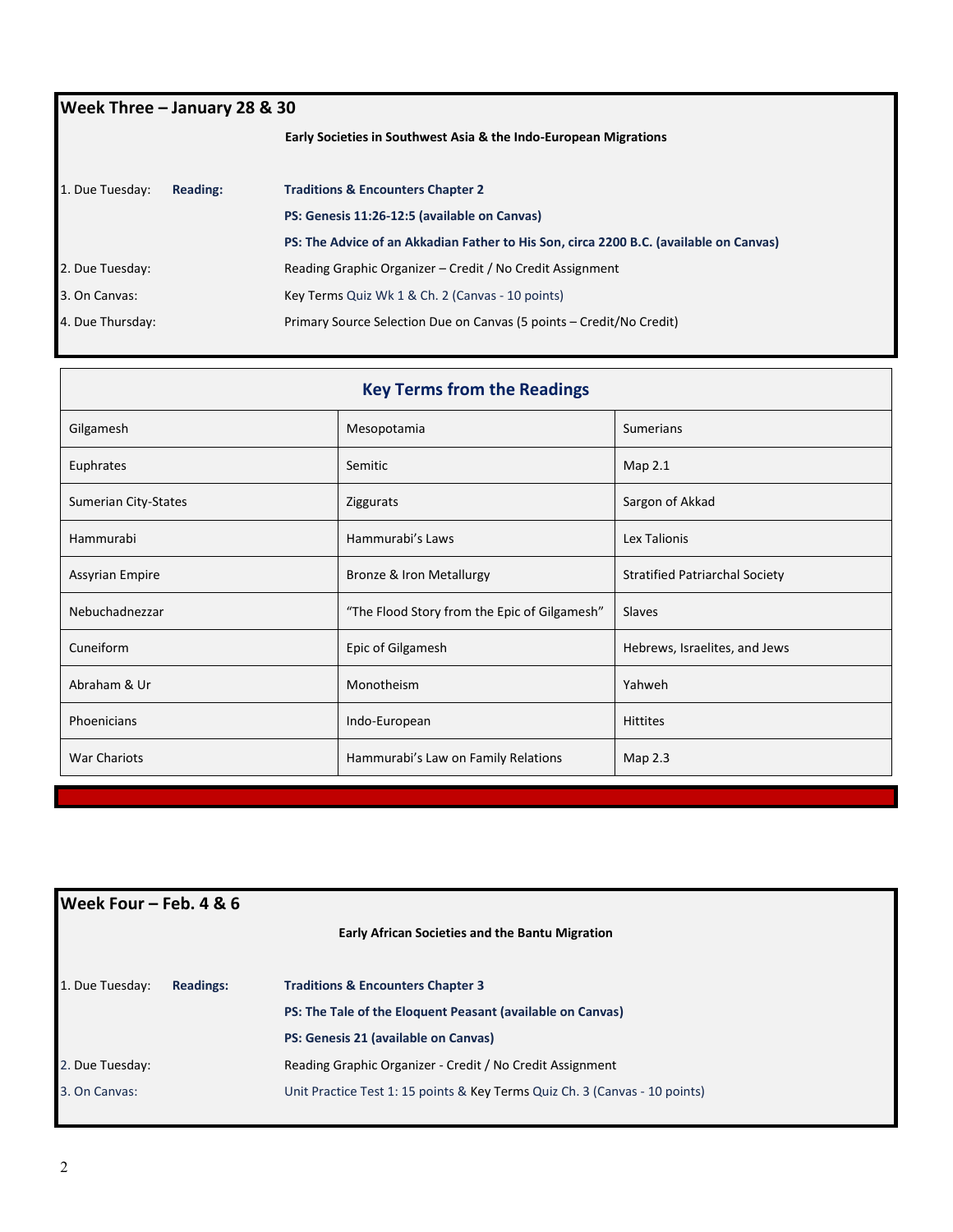| <b>Key Terms from the Readings</b>  |                                   |                                |  |
|-------------------------------------|-----------------------------------|--------------------------------|--|
| Herodotus                           | Map 3.1 - Lower & Upper Egypt     | Nile River Valley              |  |
| <b>Nubia</b>                        | Egypt                             | Unification of Egypt           |  |
| <b>Menes</b>                        | Archaic Period (3100-2660 B.C.)   | Old Kingdom (2660-2160 B.C.)   |  |
| Pharaohs                            | Kush                              | Pyramid of Kufu                |  |
| <b>Hyksos</b>                       | New Kingdom (1550-1070 B.C.)      | <b>Tuthmosis III</b>           |  |
| "Harkhuf's Expedition to Nubia"     | King Kashta                       | <b>Egyptian Social Classes</b> |  |
| <b>Patriarchal Society</b>          | Queen Hatshepsut (1473-1458 B.C.) | Bronze & Iron Metallurgy       |  |
| Maritime Trade between Egypt & Punt | Hieroglyphic Writing              | Hieratic & Meroitic            |  |
| Amon-Re & Aten                      | Akhenaten                         | Mummification                  |  |
| <b>Cult of Osiris</b>               | Bantu                             | Sub-Saharan Africa             |  |

# **Unit 2: Classical Era**

| Week Five - February 11 & 13 |                 |                                                                           |  |  |
|------------------------------|-----------------|---------------------------------------------------------------------------|--|--|
| The Empires of Persia        |                 |                                                                           |  |  |
| 1. Due Tuesday:              | <b>Reading:</b> | <b>Traditions &amp; Encounters Chapter 7</b>                              |  |  |
|                              |                 | PS: The Persians, Israelites, and Their Gods (available on Canvas)        |  |  |
|                              |                 | PS: Daniel 6 (available on Canvas)                                        |  |  |
| 2. Due Tuesday:              |                 | Reading Graphic Organizer – (Credit / No Credit)                          |  |  |
| 3. Due Thursday:             |                 | Primary Source Introduction Due (Canvas – 10 points for Credit/No Credit) |  |  |
| 4. On Canvas                 |                 | Key Terms Quiz Ch. 7 (Canvas - 10 points)                                 |  |  |

| <b>Key Terms from the Readings</b> |                           |                 |  |
|------------------------------------|---------------------------|-----------------|--|
| Achaemenids                        | <b>Medes and Persians</b> | Cyrus           |  |
| Pasargadae                         | Cambyses                  | Darius & Daniel |  |
| Xerxes                             | Satrapies                 | Persepolis      |  |
| Persian Royal Road                 | Qanat                     | Persian Wars    |  |
| Alexander of Macedon               | <b>Seleucids</b>          | Parthians       |  |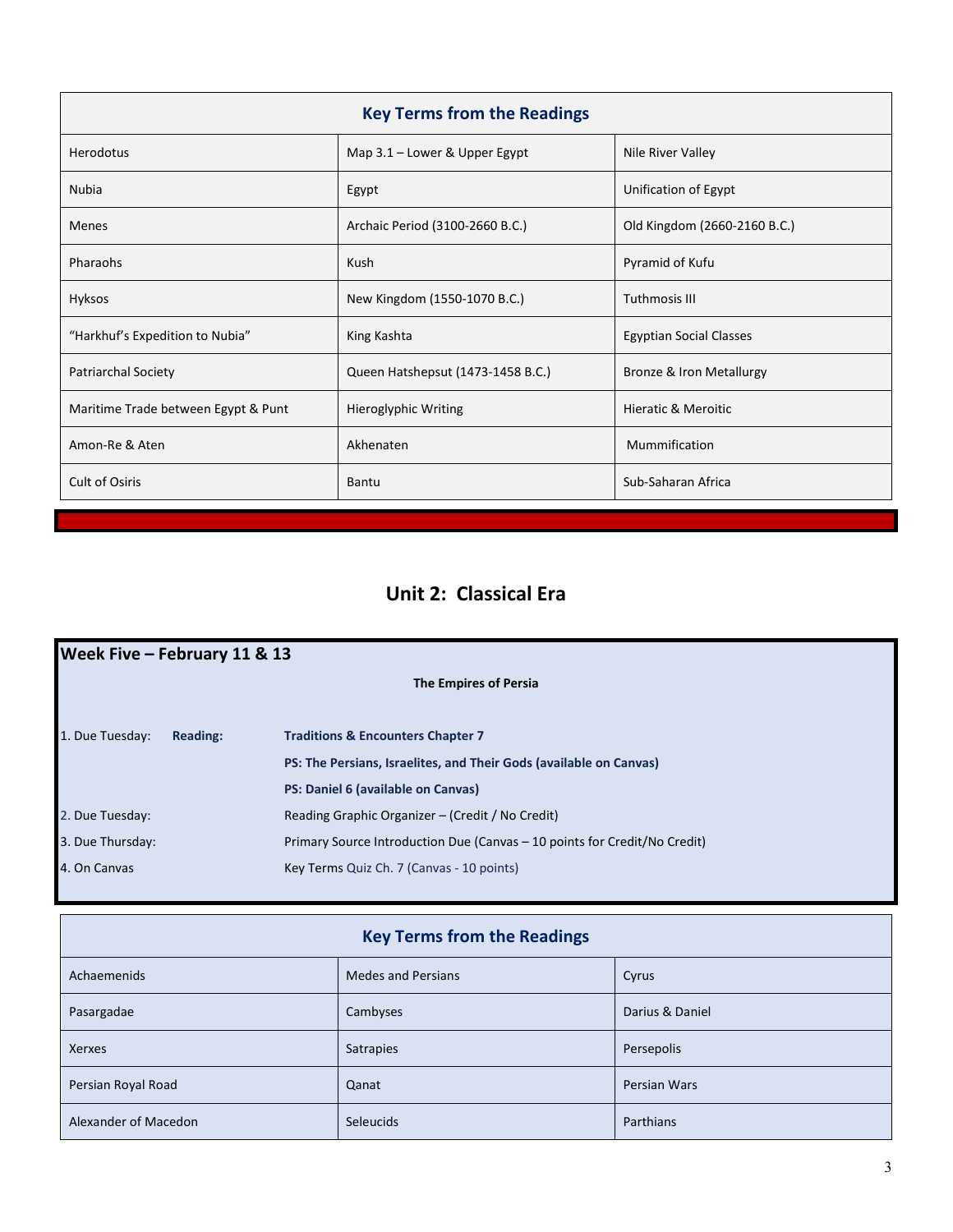| Sasanids       | Map 7.2                   | <b>Free Classes</b>   |
|----------------|---------------------------|-----------------------|
| Slaves         | <b>Standardized Coins</b> | <b>Trade Networks</b> |
| Avesta         | Zarathustra               | Magi                  |
| Zoroastrianism | Ahura Mazda               | Manichaeism           |
|                |                           |                       |

**Mediterranean Society: The Greek Phase**

## **Week Six – February 18 & 20**

| 1. Due Tuesday:<br><b>Reading:</b> | <b>Traditions &amp; Encounters Chapter 10</b>                                |
|------------------------------------|------------------------------------------------------------------------------|
|                                    | PS: The Athenian Constitution: Section 1, by Aristotle (available on Canvas) |
| 2. Due Tuesday:                    | Reading Graphic Organizer – (Credit / No Credit)                             |
| 3. Due @ End of Week:              | Key Terms Quiz Ch. 7 & 10 (Canvas - 10 points)                               |
| 4. Due @ End of Week:              | Primary Source Summary Section Due (Canvas – 20 points)                      |
|                                    |                                                                              |

#### **Key Terms – Know These Terms:**

| <b>Key Terms from the Readings</b>     |                              |                         |  |
|----------------------------------------|------------------------------|-------------------------|--|
| Homer                                  | Minoan Society               | <b>Knossos</b>          |  |
| Mycenaean                              | Iliad and Odyssey            | Polis                   |  |
| Map 10.1                               | Sparta                       | Athens                  |  |
| Solon                                  | <b>Athenian Democracy</b>    | Pericles                |  |
| <b>Persian Wars</b>                    | Darius I                     | Thermopylae             |  |
| Delian League                          | Peloponnesian War            | Thucydides              |  |
| Philip of Macedon                      | Alexander of Macedon         | Map 10.3                |  |
| "Arrian on the Character of Alexander" | <b>Hellenistic Era</b>       | Ptolemaic Egypt         |  |
| Alexandria                             | Trade in Mediterranean Basin | <b>Olympic Games</b>    |  |
| Patriarchal Society                    | <b>Greek Slavery</b>         | Socrates                |  |
| Plato                                  | Aristotle                    | <b>Cult of Dionysus</b> |  |
| <b>Hellenistic Philosophies</b>        |                              |                         |  |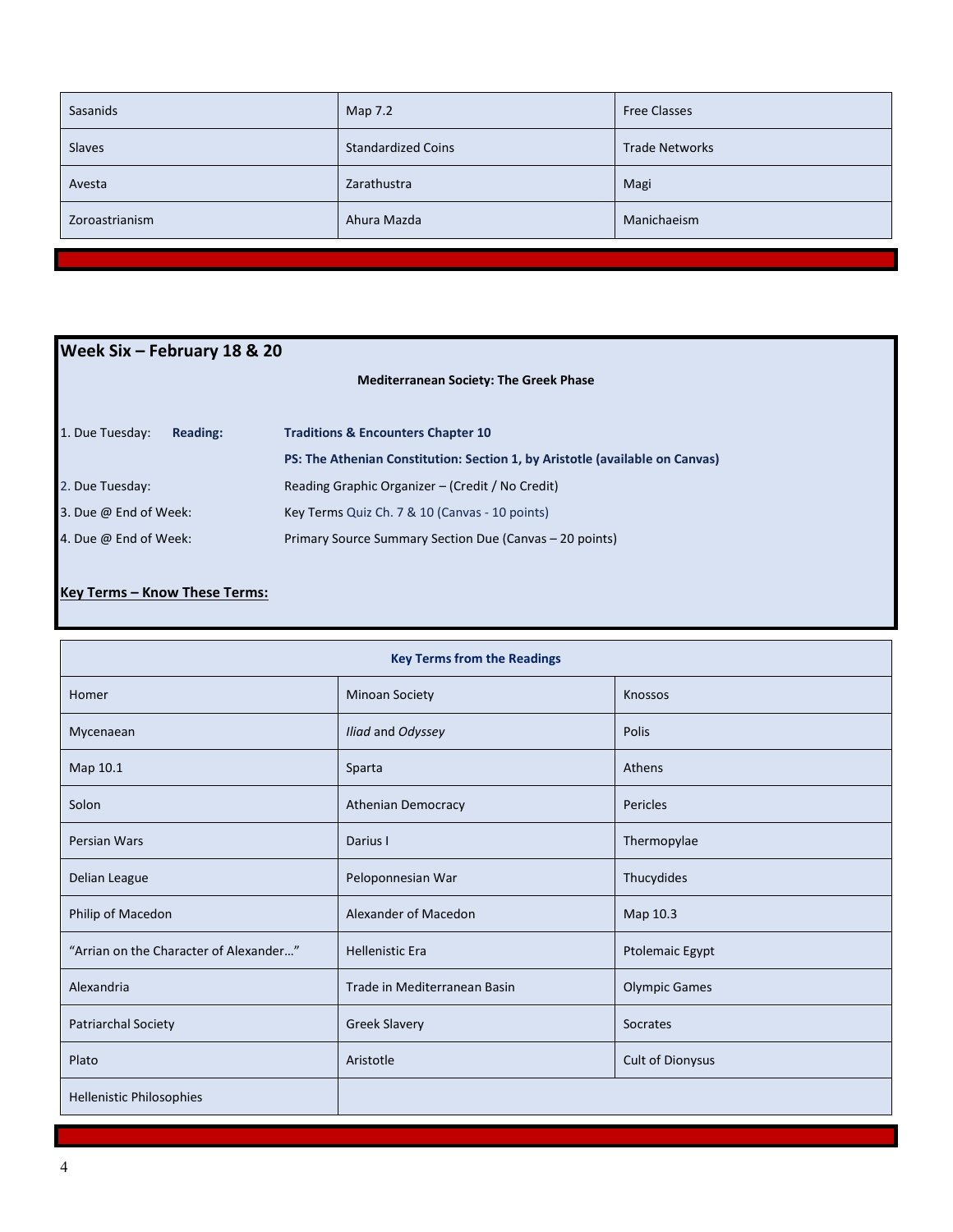### **Week Seven – February 25 & 27**

| <b>Mediterranean Society: The Roman Phase</b> |  |  |  |  |
|-----------------------------------------------|--|--|--|--|
|-----------------------------------------------|--|--|--|--|

| <b>Traditions &amp; Encounters Chapter 11</b><br><b>Reading:</b><br>1. By Tuesday: |  |                                                                 |
|------------------------------------------------------------------------------------|--|-----------------------------------------------------------------|
|                                                                                    |  | PS: Suetonius, Lives of the Caesars: Nero (available on Canvas) |
|                                                                                    |  | PS: Acts Chapters 27 & 28 (available on Canvas)                 |
| 2. Due Tuesday:                                                                    |  | Reading Graphic Organizer – (Credit / No Credit)                |
| 3. Due @ End of Week:                                                              |  | Primary Source Analysis & Final Draft with Works Cited Due      |

| <b>Key Terms from the Readings</b>                           |                    |                             |  |
|--------------------------------------------------------------|--------------------|-----------------------------|--|
| Romulus & Remus                                              | <b>Etruscans</b>   | Roman Republic              |  |
| Patricians                                                   | Plebejans          | <b>Tribunes</b>             |  |
| <b>Twelve Tables</b>                                         | Carthage           | Punic Wars & Hannibal Barca |  |
| Julius Caesar                                                | Augustus           | Roman Empire                |  |
| Pax Romana                                                   | Roman Roads        | <b>Mare Nostrum</b>         |  |
| "Tacitus on the Abuse of Power in the Early<br>Roman Empire" | Roman Trade        | Paterfamilias               |  |
| Slavery in Roman Society                                     | Spartacus          | Cicero                      |  |
| <b>Stoicism</b>                                              | Early Christianity | Jesus of Nazareth           |  |
| "Jesus' Moral and Ethical Teachings"                         | Paul of Tarsus     | Nero                        |  |
| Suetonius                                                    |                    |                             |  |

#### **Week Eight – March 3 & 5**

**Mid-Term**

#### **1. Tuesday @ 8:00 a.m.**

**Mid-Term (75 points) – The Mid-Term is an essay exam. It is an open RGO exam based off the class discussions/lectures, RGOs, and Key Terms (found in the syllabus from Weeks 1-7). It is a written exam. No tech allowed.**

**NO LATE EXAMS WILL BE ACCEPTED.**

**2. Thursday: Documentary Commentary (15 points - on Canvas) – No Class Meeting**

**Spring Break: March 9-13**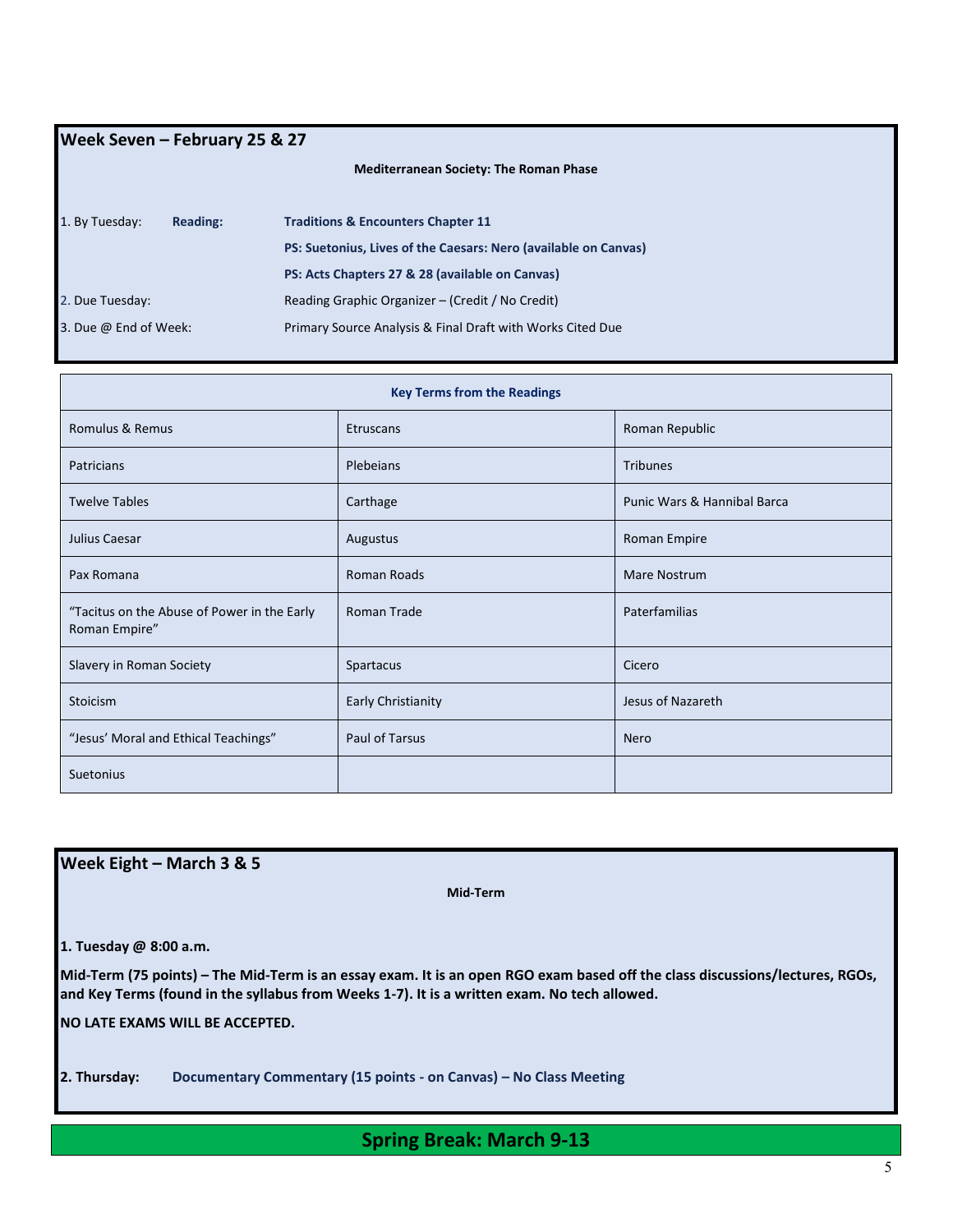## **Unit 3: Post-Classical Era**

|                 | Week Nine - March 17 & 19 |                                                                        |
|-----------------|---------------------------|------------------------------------------------------------------------|
|                 |                           | The Resurgence of Empire in East Asia                                  |
| 1. Due Tuesday: | <b>Reading:</b>           | <b>Traditions &amp; Encounters Chapters 13</b>                         |
|                 |                           | PS: The Tang Dynasty, Metropolitan Museum of Art (available on Canvas) |
| 2. Due Tuesday: |                           | Reading Graphic Organizer – (Credit / No Credit)                       |

| <b>Key Terms from the Readings</b> |                                      |                     |  |
|------------------------------------|--------------------------------------|---------------------|--|
| Sui Dynasty                        | <b>Grand Canal</b>                   | Sui Yangdi          |  |
| <b>Tang Taizong</b>                | <b>Tang Dynasty</b>                  | Equal-Field System  |  |
| <b>Bureaucracy of Merit</b>        | <b>Uighurs</b>                       | Song Dynasty        |  |
| Song Taizu                         | "Poet Du Fu on Tang Dynasty Wars"    | Map 13.2            |  |
| Hangzhou                           | <b>Patriarchal Social Structures</b> | <b>Foot Binding</b> |  |
| Wu Zhao                            | Porcelain                            | Gunpowder           |  |
| Printing                           | <b>Flying Cash</b>                   | Paper Money         |  |
| <b>Buddhism in China</b>           | Daoism                               | Neo-Confucianism    |  |
| Shogun                             | Kamakura & Muromachi                 | Samurai             |  |

| Week Ten - March 24 & 26           |                                                                           |
|------------------------------------|---------------------------------------------------------------------------|
|                                    | The Expansive Realm of Islam                                              |
| 1. Due Tuesday:<br><b>Reading:</b> | <b>Traditions &amp; Encounters Chapter 14</b>                             |
|                                    | PS: Muhammad's Last Sermon (available on Canvas)                          |
| 2. Due Tuesday:                    | Reading Graphic Organizer – (Credit / No Credit)                          |
| 3. Due Thursday:                   | Primary Source Selections Due (on Canvas - 5 points – Credit/No Credit)   |
| 4. Due @ End of Week:              | Key Terms Quiz Chapters 13 & 14 (Canvas -10 Points, by Thursday midnight) |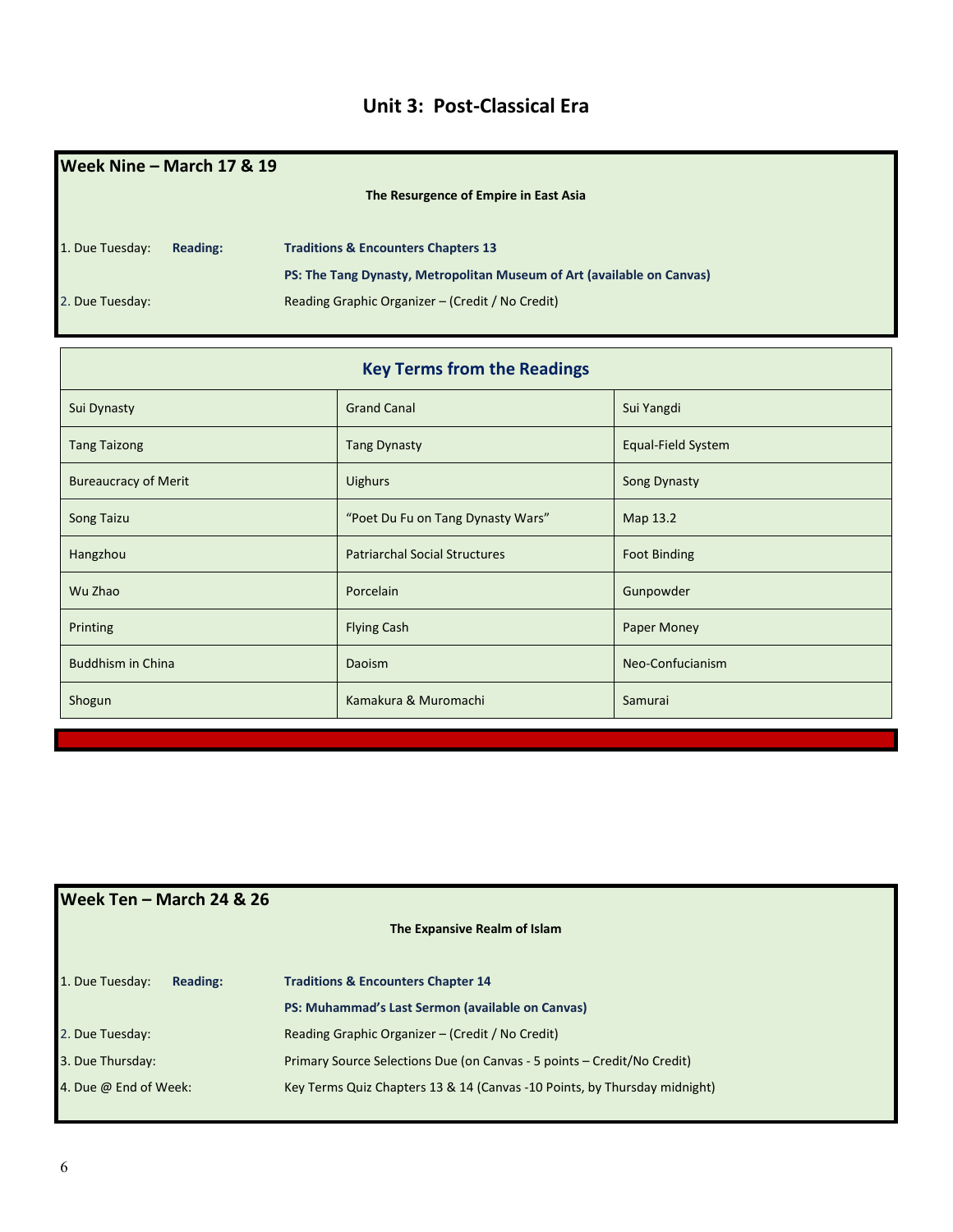| <b>Key Terms from the Readings</b>           |                        |                                                           |  |
|----------------------------------------------|------------------------|-----------------------------------------------------------|--|
| Islam / Muslim                               | Bedouin                | Muhammad                                                  |  |
| Allah                                        | Quran                  | Hadith                                                    |  |
| Mecca & Medina                               | Hijra                  | "The Quran on Allah and His Expectations of<br>Humankind" |  |
| Umma                                         | Ka'ba                  | Five Pillars of Islam                                     |  |
| Jihad                                        | Sharia                 | Abu Bakr                                                  |  |
| Caliph                                       | Map 14.1               | Sunni & Shia                                              |  |
| Jizya                                        | <b>Umayyad Dynasty</b> | Abbasid Dynasty                                           |  |
| Baghdad                                      | Sultan                 | Dar al-Islam                                              |  |
| <b>Islamic Overland &amp; Maritime Trade</b> | Al-Andalus             | Veiling of Women                                          |  |
| Madrasas                                     | <b>Sufis</b>           | Hajj                                                      |  |

| Week Eleven - March 31 & April 2 |                 |                                                                           |
|----------------------------------|-----------------|---------------------------------------------------------------------------|
|                                  |                 | The Two Worlds of Christendom                                             |
| 1. Due Tuesday:                  | <b>Reading:</b> | <b>Traditions &amp; Encounters Chapter 16</b>                             |
|                                  |                 | PS: Three Views of Right Order in Christian Society (available on Canvas) |
| 2. Due Tuesday:                  |                 | Reading Graphic Organizer – (Credit / No Credit)                          |

| <b>Key Terms from the Readings</b> |                            |                       |  |
|------------------------------------|----------------------------|-----------------------|--|
| Map 16.1                           | <b>Byzantine Empire</b>    | Constantinople        |  |
| Justinian & Theodora               | Caesaropapism              | Hagia Sophia          |  |
| <b>Corpus Iuris Civilis</b>        | <b>Muslim Conquests</b>    | <b>Greek Fire</b>     |  |
| Theme System                       | Odoacer                    | <b>Franks</b>         |  |
| Charlemagne                        | <b>Carolingian Empire</b>  | <b>Missi Dominici</b> |  |
| <b>Vikings</b>                     | Louis the Pious            | <b>Magyars</b>        |  |
| Map 16.3                           | <b>Byzantine Peasantry</b> | Theme System          |  |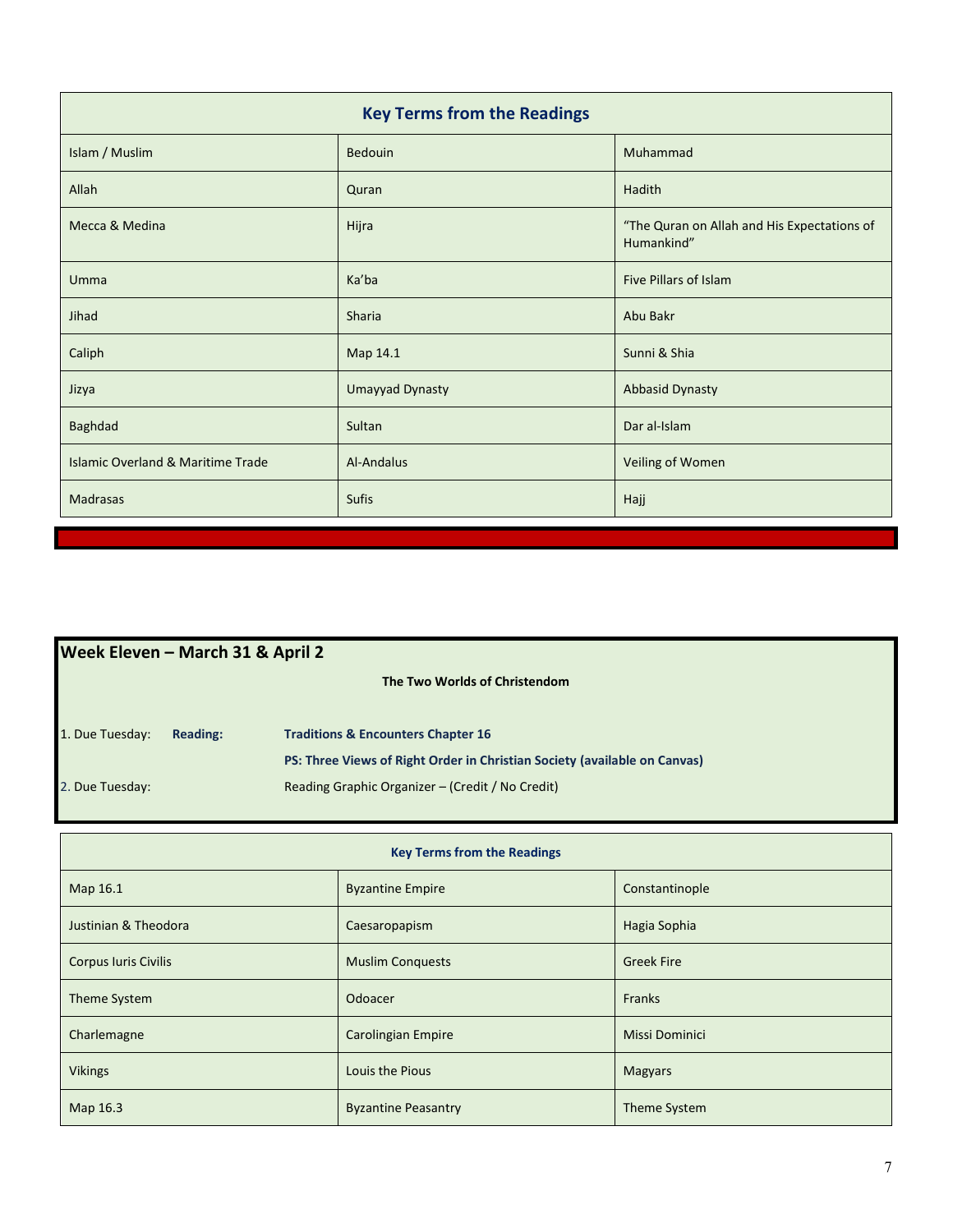| <b>Silk Textiles</b> | <b>Byzantine Trade</b>       | "Wealth and Commerce of Constantinople"                                      |
|----------------------|------------------------------|------------------------------------------------------------------------------|
| <b>Heavy Plows</b>   | Trade in Western Christendom | "Pope Gregory the Great on Peasant Taxation<br>on the Papal Estates, ca 600" |
| Feudalism            | Peasants                     | Papacy                                                                       |
| Pope Gregory I       | <b>Patriarchs</b>            | Iconoclasm                                                                   |
| Monasticism          | St. Benedict & St. Basil     | Asceticism                                                                   |
| St. Scholastica      | Schism                       | Eastern Orthodox & Roman Catholic                                            |

#### **Unit 4: Pre-Modern Era**

a sa kabila sa kalendar na matangan na matangan na matangan na matangan na matangan na matangan na matangan na<br>Mga ang mga ang mga ang mga ang mga ang mga ang mga ang mga ang mga ang mga ang mga ang mga ang mga ang mga an

| Week Twelve - April 7 & No Class on Thursday for Easter Break |                                                                       |  |
|---------------------------------------------------------------|-----------------------------------------------------------------------|--|
| <b>Nomadic Empires and Eurasian Integration</b>               |                                                                       |  |
| 1. Due Tuesday:<br><b>Reading:</b>                            | <b>Traditions &amp; Encounters Chapters 17</b>                        |  |
|                                                               | PS: The Election and Enrollment of a Great Khan (available on Canvas) |  |
| 2. Due Tuesday:                                               | Reading Graphic Organizer – (Credit / No Credit)                      |  |
| 3. Due @ End of Week:                                         | Key Terms Quiz Chapters 16 & 17 (Canvas -10 Points)                   |  |

| <b>Key Terms from the Readings</b>                            |                                           |                                   |  |
|---------------------------------------------------------------|-------------------------------------------|-----------------------------------|--|
| Karakorum                                                     | <b>Pastoralists &amp; Nomadic Society</b> | <b>Yurts &amp; Kumiss</b>         |  |
| "William of Rubruck on Gender Relations<br>among the Mongols" | <b>Shamans</b>                            | Manichaeism                       |  |
| Saljuq Turks and Islam                                        | <b>Sultanate of Delhi</b>                 | Temujin                           |  |
| <b>Khan</b>                                                   | <b>Abbasid Empire</b>                     | <b>Mahmud of Ghazni</b>           |  |
| <b>Mongol Empire</b>                                          | Chinggis (Genghis) Khan                   | Map 17.1                          |  |
| Khanbaliq                                                     | <b>Mongol Military Tactics</b>            | Khanate of Chaghatai              |  |
| <b>Ilkhanate in Persia</b>                                    | Khans of the Golden Horde                 | Khubilai Khan                     |  |
| <b>Marco Polo</b>                                             | <b>Yuan Dynasty</b>                       | Kamikaze                          |  |
| <b>Nestorian Christianity</b>                                 | <b>Mongols and Trade</b>                  | <b>Uighurs</b>                    |  |
| <b>Bubonic Plague</b>                                         | Tamerlane                                 | Ottoman                           |  |
| <b>Safavid Empire</b>                                         | Osman                                     | Capture of Constantinople in 1453 |  |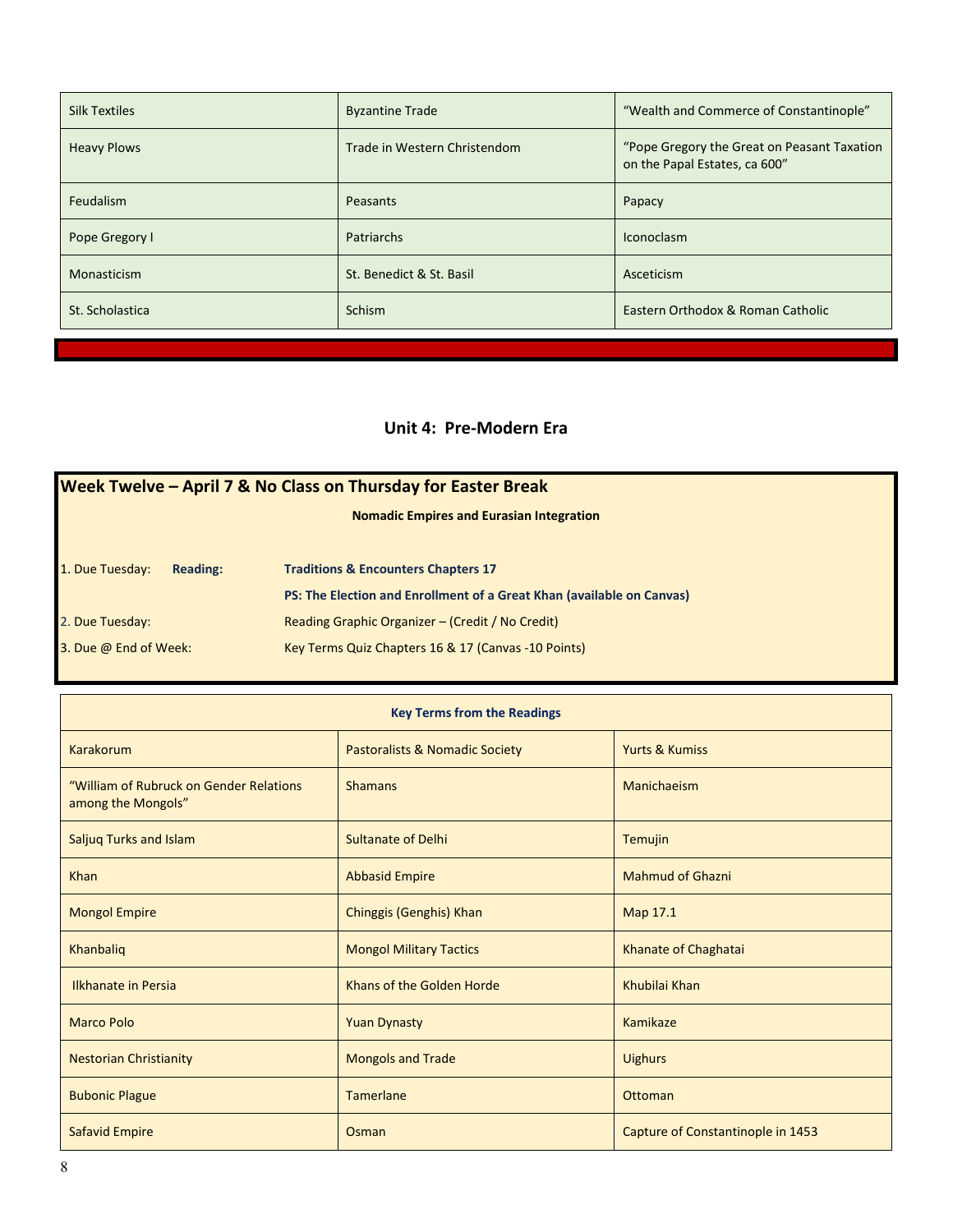# **Week Thirteen – April 14 & 16**

|                 |                 | <b>States and Societies of Sub-Saharan Africa</b>     |  |
|-----------------|-----------------|-------------------------------------------------------|--|
| 1. Due Tuesday: | <b>Reading:</b> | <b>Traditions &amp; Encounters Chapter 18</b>         |  |
|                 |                 | PS: Mansa Musa: Kingdom of Mali (available on Canvas) |  |
| 2. Due Tuesday: |                 | Reading Graphic Organizer – (Credit / No Credit)      |  |
| 3. On Canvas    |                 | Key Terms Quiz: Ch. 18 (Canvas - 10 points)           |  |

| <b>Key Terms from the Readings</b> |                                              |                       |
|------------------------------------|----------------------------------------------|-----------------------|
| Sundiata                           | <b>Bantu</b>                                 | <b>Bananas</b>        |
| <b>Kin-Based Societies</b>         | Jenne-Jeno                                   | Ife and Benin         |
| Kingdom of Kongo                   | <b>Camels</b>                                | Kingdom of Ghana      |
| <b>Gold Trade</b>                  | Map 18.1                                     | Koumbi-Saleh          |
| <b>Trans-Saharan Trade</b>         | Islam in West Africa                         | <b>Mali Empire</b>    |
| Timbuktu, Gao, and Jenne           | <b>Mansa Musa</b>                            | Swahili Society       |
| Indian Ocean Trade in East Africa  | "Ibn Battuta on Muslim Society at Mogadishu" | <b>Great Zimbabwe</b> |
| Ibn Battuta                        | <b>Slave Trading</b>                         | Zanj Revolt           |
| <b>Creator God</b>                 | Kingdom of Axum                              | Ethiopia              |
| <b>Islam in East Africa</b>        |                                              |                       |

| Week Fourteen - April 21 & 23      |                                                  |  |  |
|------------------------------------|--------------------------------------------------|--|--|
| The Increasing Influence of Europe |                                                  |  |  |
| 1. Due Tuesday:<br><b>Reading:</b> | <b>Traditions &amp; Encounters Chapters 19</b>   |  |  |
|                                    | PS: The Fall of Antioch (available on Canvas)    |  |  |
| 2. Due Tuesday:                    | Reading Graphic Organizer – (Credit / No Credit) |  |  |
| 4. On Canvas:                      | Key Terms Quiz Chapters 19 (Canvas -10 Points)   |  |  |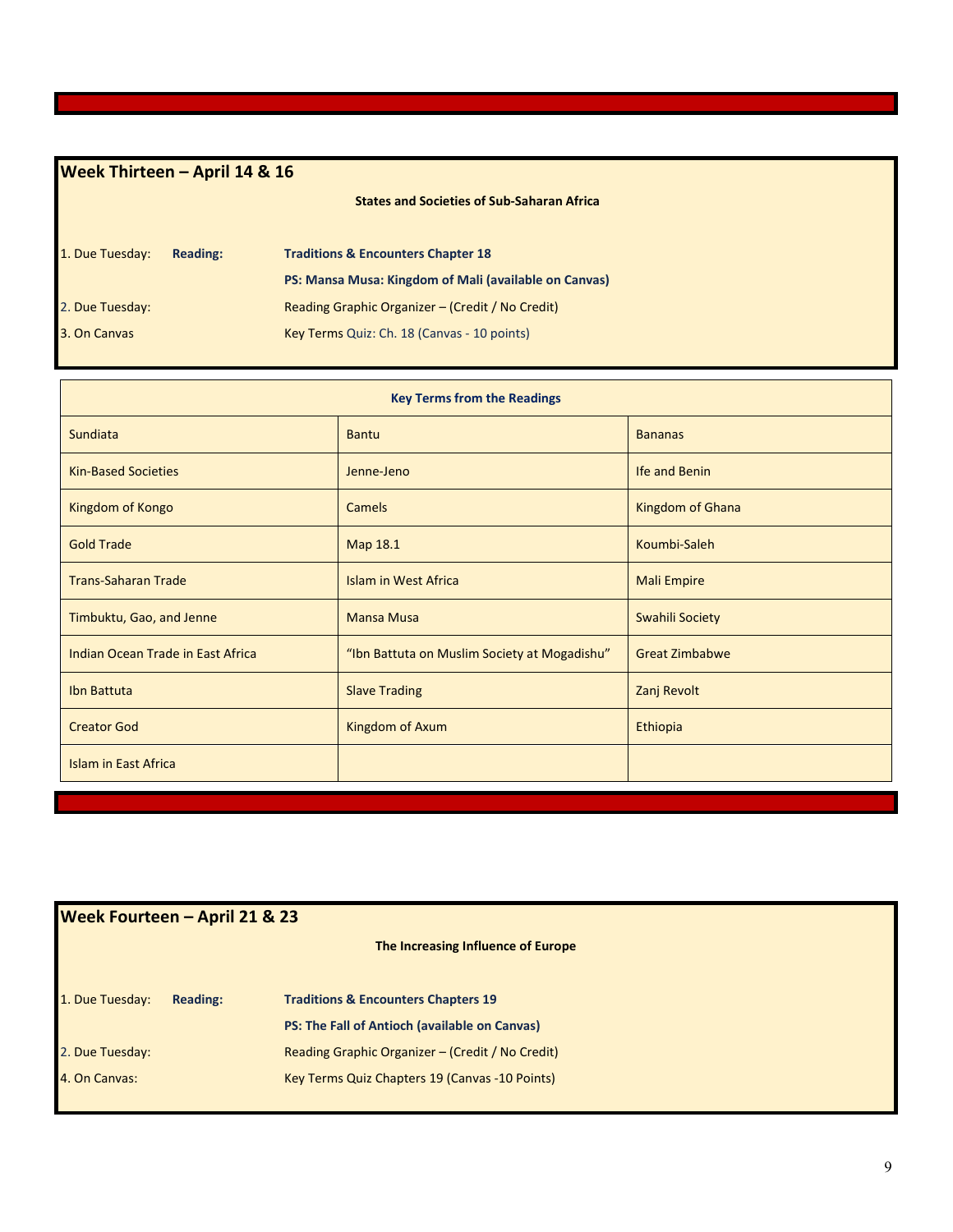| <b>Key Terms from the Readings</b>                                  |                          |                              |  |
|---------------------------------------------------------------------|--------------------------|------------------------------|--|
| <b>Marco Polo</b>                                                   | <b>Holy Roman Empire</b> | <b>Theme System</b>          |  |
| Map 19.1                                                            | Manzikert                | <b>Investiture Contest</b>   |  |
| Frederick Barbarossa (Frederick I)                                  | <b>Normans</b>           | <b>William the Conqueror</b> |  |
| <b>Improved Agricultural Techniques</b>                             | <b>Urbanization</b>      | <b>Textile Production</b>    |  |
| <b>Mediterranean Trade</b>                                          | <b>Hanseatic League</b>  | <b>Three Estates</b>         |  |
| "Privileges Granted in London to the Hanse<br>of Cologne 1157-1194" | Chivalry                 | <b>Troubadours</b>           |  |
| <b>Eleanor of Aquitaine</b>                                         | <b>Guilds</b>            | <b>Cathedral Schools</b>     |  |
| <b>Universities</b>                                                 | Scholasticism            | St. Thomas Aquinas           |  |
| <b>Sacraments</b>                                                   | <b>Relics</b>            | Pilgrimage                   |  |
| <b>Dominicans &amp; Franciscans</b>                                 | Heresy                   | Map 19.3                     |  |
| Reconquista                                                         | Crusade                  | <b>First Crusade</b>         |  |
| Pope Urban II                                                       | Saladin                  |                              |  |

| Week Fifteen - April 28 & 30                            |                                                    |  |  |
|---------------------------------------------------------|----------------------------------------------------|--|--|
| <b>Expanding Horizons of Cross-Cultural Interaction</b> |                                                    |  |  |
| 1. Due Tuesday:<br><b>Reading:</b>                      | <b>Traditions &amp; Encounters Chapters 21</b>     |  |  |
|                                                         | PS: Boccaccio: The Decameron (available on Canvas) |  |  |
| 2. Due Tuesday:                                         | Reading Graphic Organizer – (Credit / No Credit)   |  |  |
| 3. Due @ End of Week                                    | Final Draft of PSA #2 paper Due                    |  |  |

| <b>Key Terms from the Readings</b>        |                |                               |  |
|-------------------------------------------|----------------|-------------------------------|--|
| Ibn Battuta                               | Qadi           | <b>Melaka</b>                 |  |
| <b>Marco Polo</b>                         | <b>Normans</b> | Map 21.1                      |  |
| Rabban Sauma                              | <b>Sharia</b>  | <b>Sufis</b>                  |  |
| "Ibn Battuta on Customsin the Mali Empire | Little Ice Age | <b>Gunpowder Technologies</b> |  |